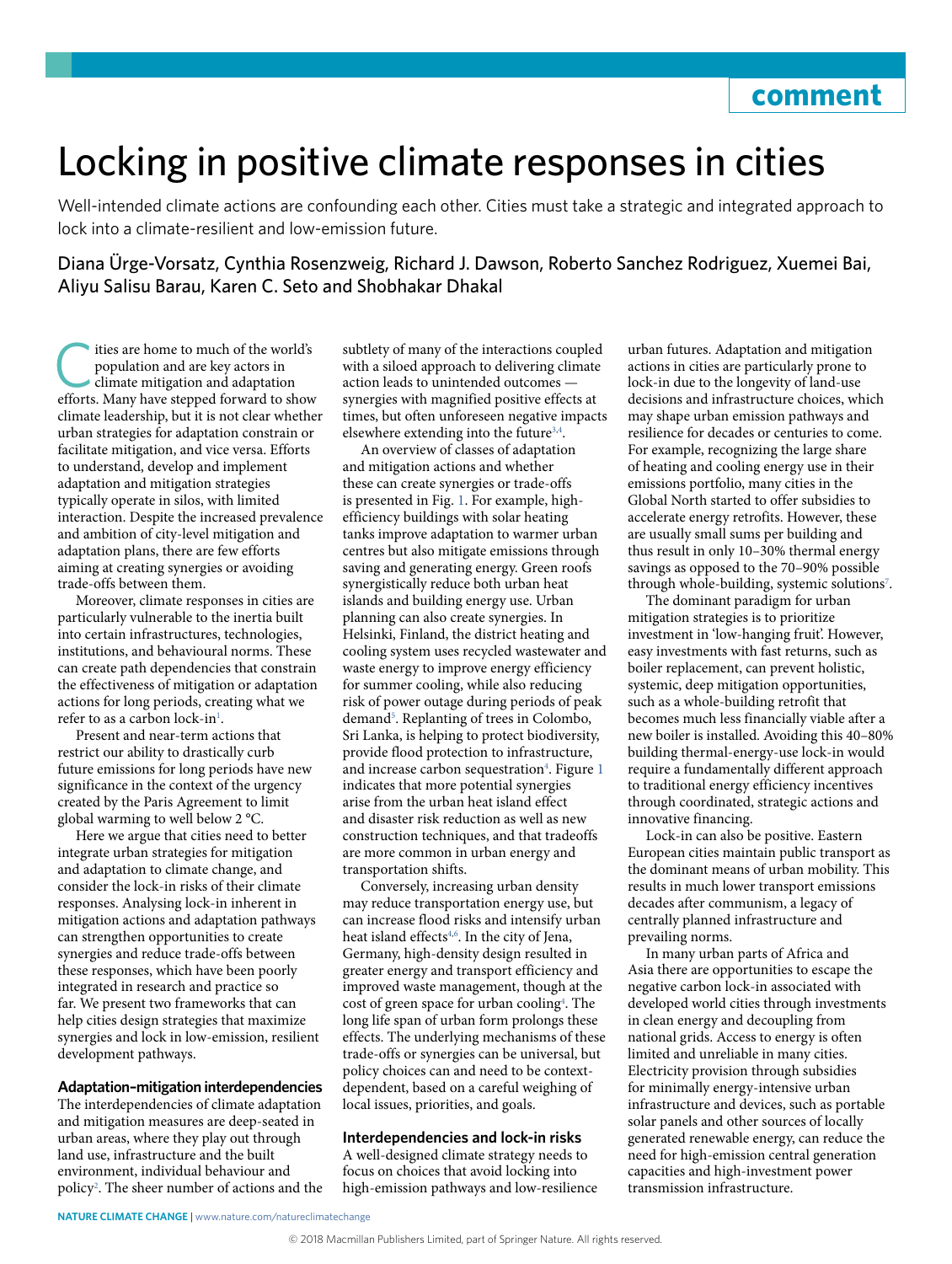|                                                                                                                                                                                                                                                                                                                                                                                                                                                                                                                                                                                                                                                                                                                                                                                                                                                                                                                                                                                                                                                                                                                                                                                                                                                                                                                                                                                                                                                                                                                                                                                                                                                                                                                                                                                                                                                                                                                                                                                                                                                                                                                                                                                                                                                                                                                                                                                                                                                                                                                                                                                                                                                                                                                                                                                                                                                         | Emergency risk<br>reduction | nsurance  | Urban planning and | zoning regulations | Design guidelines | programmes and safety<br>nets<br>Neighbourhood watch | Education and<br>capacity building | Health and livelihoods           | Resilient energy<br>installations | adaptive management<br>Water and wastewater | Inland and coastal flood<br>protection           | Climate proof<br>infrastructure (for<br>example, transportation) | Wetland restoration | Green roofs and walls            | Green space and<br>bioswales |
|---------------------------------------------------------------------------------------------------------------------------------------------------------------------------------------------------------------------------------------------------------------------------------------------------------------------------------------------------------------------------------------------------------------------------------------------------------------------------------------------------------------------------------------------------------------------------------------------------------------------------------------------------------------------------------------------------------------------------------------------------------------------------------------------------------------------------------------------------------------------------------------------------------------------------------------------------------------------------------------------------------------------------------------------------------------------------------------------------------------------------------------------------------------------------------------------------------------------------------------------------------------------------------------------------------------------------------------------------------------------------------------------------------------------------------------------------------------------------------------------------------------------------------------------------------------------------------------------------------------------------------------------------------------------------------------------------------------------------------------------------------------------------------------------------------------------------------------------------------------------------------------------------------------------------------------------------------------------------------------------------------------------------------------------------------------------------------------------------------------------------------------------------------------------------------------------------------------------------------------------------------------------------------------------------------------------------------------------------------------------------------------------------------------------------------------------------------------------------------------------------------------------------------------------------------------------------------------------------------------------------------------------------------------------------------------------------------------------------------------------------------------------------------------------------------------------------------------------------------|-----------------------------|-----------|--------------------|--------------------|-------------------|------------------------------------------------------|------------------------------------|----------------------------------|-----------------------------------|---------------------------------------------|--------------------------------------------------|------------------------------------------------------------------|---------------------|----------------------------------|------------------------------|
| Urban design and form                                                                                                                                                                                                                                                                                                                                                                                                                                                                                                                                                                                                                                                                                                                                                                                                                                                                                                                                                                                                                                                                                                                                                                                                                                                                                                                                                                                                                                                                                                                                                                                                                                                                                                                                                                                                                                                                                                                                                                                                                                                                                                                                                                                                                                                                                                                                                                                                                                                                                                                                                                                                                                                                                                                                                                                                                                   | $\ddot{}$                   |           | $\ddot{}$          | $\mathbf{a}$       | $^{++}$           |                                                      |                                    | $\ddot{}$                        | $+^b$                             | $^{++}$                                     | $\mathbf{C}$<br>$\begin{array}{c} + \end{array}$ |                                                                  | $ -$                | $\ddot{}$                        | فلل                          |
| Modal shift, mobility services, traffic<br>optimisation                                                                                                                                                                                                                                                                                                                                                                                                                                                                                                                                                                                                                                                                                                                                                                                                                                                                                                                                                                                                                                                                                                                                                                                                                                                                                                                                                                                                                                                                                                                                                                                                                                                                                                                                                                                                                                                                                                                                                                                                                                                                                                                                                                                                                                                                                                                                                                                                                                                                                                                                                                                                                                                                                                                                                                                                 | $\ddot{}$                   |           | $^{++}$            | $-$ e              |                   |                                                      |                                    | $+$ <sup>f</sup>                 |                                   |                                             |                                                  | $^{++}$                                                          |                     |                                  |                              |
| High-efficiency, low-emissions,<br>smaller vehicles                                                                                                                                                                                                                                                                                                                                                                                                                                                                                                                                                                                                                                                                                                                                                                                                                                                                                                                                                                                                                                                                                                                                                                                                                                                                                                                                                                                                                                                                                                                                                                                                                                                                                                                                                                                                                                                                                                                                                                                                                                                                                                                                                                                                                                                                                                                                                                                                                                                                                                                                                                                                                                                                                                                                                                                                     | $\ddot{}$                   | ۳         |                    |                    | ۳                 |                                                      |                                    |                                  | $-9$                              |                                             |                                                  | $\ddot{}$                                                        |                     |                                  |                              |
| Low-energy demanding,<br>heat-resistant architecture                                                                                                                                                                                                                                                                                                                                                                                                                                                                                                                                                                                                                                                                                                                                                                                                                                                                                                                                                                                                                                                                                                                                                                                                                                                                                                                                                                                                                                                                                                                                                                                                                                                                                                                                                                                                                                                                                                                                                                                                                                                                                                                                                                                                                                                                                                                                                                                                                                                                                                                                                                                                                                                                                                                                                                                                    | $\ddot{}$                   | $^{+}$    |                    |                    | ᆣ<br>$++$         | $\ddot{}$                                            | $\ddot{}$                          | $++1$                            | ÷                                 | $^{+}$                                      |                                                  | $\mathsf{I}^{\mathsf{k}}$<br>$\ddot{}$                           |                     | $^{++}$                          |                              |
| High-efficiency appliances and<br>equipment                                                                                                                                                                                                                                                                                                                                                                                                                                                                                                                                                                                                                                                                                                                                                                                                                                                                                                                                                                                                                                                                                                                                                                                                                                                                                                                                                                                                                                                                                                                                                                                                                                                                                                                                                                                                                                                                                                                                                                                                                                                                                                                                                                                                                                                                                                                                                                                                                                                                                                                                                                                                                                                                                                                                                                                                             |                             |           |                    |                    |                   |                                                      |                                    |                                  |                                   | $\ddot{}$                                   |                                                  |                                                                  |                     |                                  |                              |
| Energy efficient and low-carbon<br>urban industries                                                                                                                                                                                                                                                                                                                                                                                                                                                                                                                                                                                                                                                                                                                                                                                                                                                                                                                                                                                                                                                                                                                                                                                                                                                                                                                                                                                                                                                                                                                                                                                                                                                                                                                                                                                                                                                                                                                                                                                                                                                                                                                                                                                                                                                                                                                                                                                                                                                                                                                                                                                                                                                                                                                                                                                                     |                             |           |                    |                    |                   |                                                      | $\ddot{}$                          | $\begin{array}{c} + \end{array}$ |                                   | $\ddot{}$                                   | $\begin{array}{c} + \end{array}$                 |                                                                  |                     | $^{++}$                          |                              |
| High performance<br>operation of buildings                                                                                                                                                                                                                                                                                                                                                                                                                                                                                                                                                                                                                                                                                                                                                                                                                                                                                                                                                                                                                                                                                                                                                                                                                                                                                                                                                                                                                                                                                                                                                                                                                                                                                                                                                                                                                                                                                                                                                                                                                                                                                                                                                                                                                                                                                                                                                                                                                                                                                                                                                                                                                                                                                                                                                                                                              |                             |           |                    |                    | $\ddot{}$         |                                                      |                                    | $\begin{array}{c} + \end{array}$ | $+$ <sup>1</sup>                  | $+^m$                                       |                                                  |                                                                  |                     | $+^n$                            |                              |
| Reducing Urban Heat Island<br>(such as white and green surfaces,<br>green infrastructure)                                                                                                                                                                                                                                                                                                                                                                                                                                                                                                                                                                                                                                                                                                                                                                                                                                                                                                                                                                                                                                                                                                                                                                                                                                                                                                                                                                                                                                                                                                                                                                                                                                                                                                                                                                                                                                                                                                                                                                                                                                                                                                                                                                                                                                                                                                                                                                                                                                                                                                                                                                                                                                                                                                                                                               |                             | $\ddot{}$ | $++^{\circ}$       |                    | $^{++}$           |                                                      | $\ddot{}$                          | $\begin{array}{c} + \end{array}$ |                                   |                                             | $\begin{array}{c} + \end{array}$                 |                                                                  | $++$                | $^{++}$                          | $++^p$                       |
| Infrastructure-integrated renewable<br>energy systems generation                                                                                                                                                                                                                                                                                                                                                                                                                                                                                                                                                                                                                                                                                                                                                                                                                                                                                                                                                                                                                                                                                                                                                                                                                                                                                                                                                                                                                                                                                                                                                                                                                                                                                                                                                                                                                                                                                                                                                                                                                                                                                                                                                                                                                                                                                                                                                                                                                                                                                                                                                                                                                                                                                                                                                                                        | $^{++}$                     |           |                    |                    | $\ddot{}$         |                                                      |                                    |                                  | $++^q$                            |                                             | --'                                              |                                                                  |                     |                                  |                              |
| Fuel switch to low(er) carbon<br>generation                                                                                                                                                                                                                                                                                                                                                                                                                                                                                                                                                                                                                                                                                                                                                                                                                                                                                                                                                                                                                                                                                                                                                                                                                                                                                                                                                                                                                                                                                                                                                                                                                                                                                                                                                                                                                                                                                                                                                                                                                                                                                                                                                                                                                                                                                                                                                                                                                                                                                                                                                                                                                                                                                                                                                                                                             | $\ddot{}$                   |           | $\ddot{}$          |                    |                   |                                                      |                                    |                                  | $^{++}$                           | $\mathbf{r}$                                |                                                  |                                                                  |                     | $\begin{array}{c} + \end{array}$ |                              |
| Affordable low-carbon, durable<br>construction materials; timber<br>infrastructure                                                                                                                                                                                                                                                                                                                                                                                                                                                                                                                                                                                                                                                                                                                                                                                                                                                                                                                                                                                                                                                                                                                                                                                                                                                                                                                                                                                                                                                                                                                                                                                                                                                                                                                                                                                                                                                                                                                                                                                                                                                                                                                                                                                                                                                                                                                                                                                                                                                                                                                                                                                                                                                                                                                                                                      | $\mathbf{I}$                |           | $\ddot{}$          |                    | $\ddot{}$         |                                                      |                                    |                                  | $++^u$                            |                                             |                                                  | $\overline{\phantom{0}}^{\mathsf{v}}$<br>$\ddot{}$               |                     |                                  |                              |
| Carbon capture and utilization in<br>construction materials                                                                                                                                                                                                                                                                                                                                                                                                                                                                                                                                                                                                                                                                                                                                                                                                                                                                                                                                                                                                                                                                                                                                                                                                                                                                                                                                                                                                                                                                                                                                                                                                                                                                                                                                                                                                                                                                                                                                                                                                                                                                                                                                                                                                                                                                                                                                                                                                                                                                                                                                                                                                                                                                                                                                                                                             |                             |           |                    |                    |                   |                                                      |                                    |                                  |                                   |                                             |                                                  |                                                                  |                     |                                  |                              |
| Lifestyle, behaviour, choices,<br>sustainable consumption and<br>production, sharing economy,<br>circular economy                                                                                                                                                                                                                                                                                                                                                                                                                                                                                                                                                                                                                                                                                                                                                                                                                                                                                                                                                                                                                                                                                                                                                                                                                                                                                                                                                                                                                                                                                                                                                                                                                                                                                                                                                                                                                                                                                                                                                                                                                                                                                                                                                                                                                                                                                                                                                                                                                                                                                                                                                                                                                                                                                                                                       | $\ddot{}$                   |           | $+$ <sup>w</sup>   |                    |                   | $\ddot{}$                                            | $^{++}$                            |                                  | $\ddot{}$                         | $\ddot{}$                                   |                                                  |                                                                  |                     |                                  | $+^{x}$                      |
| aUrban design for optimized adaptation and mitigation may coincide or compromize each other. <b>bBuilding orientation, height, and spacing can help reduce</b><br>need for cooling units <sup>4</sup> . <sup>c</sup> Flood protection may compromize urban design best serving mitigation purposes. <sup>d</sup> Maximizing compact urban design can reduce<br>green space areas. <sup>e</sup> Urban designs best serving disaster risk reduction or adaptation needs may compromize the energy efficiency of the transport system<br><sup>1</sup> Traffic optimization results in improved air quality; modal shift typically results in more activity, that is, health gains. <sup>9</sup> Increased vehicular air conditioning will<br>increase transport emissions. <sup>h</sup> In heat-prone regions design guidelines may prioritize the availability of mechanical cooling to reduce health risks, exacerbating<br>emissions. Very high efficiency buildings with heat recovery ventilation have major health and welfare benefits. High-efficiency buildings often also manage<br>water resources efficiently. <sup>K</sup> In heat-prone regions design guidelines may prioritise the availability of mechanical cooling to reduce health risks, exacerbating<br>emissions, but otherwise the synergies are dominant. High-performance operation of buildings will increase the efficiency of mechanical cooling. "High-<br>performance operation typically also extends to better water management. "Green roofs will improve energy efficiency and operation of building. <sup>o</sup> Enhances<br>climate security resilience against extreme events. <sup>P</sup> Green space will reduce urban heat islands and reduce risk of flooding. <sup>q</sup> Renewable energy reduces risk of<br>power loss during extreme events. 'Energy dependency on pumping water from flooding. <sup>s</sup> Some small-scale energy generation technologies require water<br>resources. Timber infrastructure may be less resilient to disasters than conventional ones. "Utilizing lightweight construction and phase-change<br>materials (PCM), solar heat can be absorbed by PCM, in turn improving thermal regulation of buildings while also reducing energy, heating and cooling <sup>4</sup><br><sup>V</sup> Climate-proof infrastructure could utilise timber; in other cases it needs to rely on concrete. <sup>"</sup> Incorporating institutions and stakeholders into planning can<br>improve lifestyle choices of city as a whole. Integrated approaches encourage more stakeholders to engage in the project, as multiple sectors and institutions<br>are impacted by the adaptation and mitigation efforts <sup>4</sup> . <sup>x</sup> Experiencing biodiversity has been proven to improve life quality and environmental consciousness. |                             |           |                    |                    |                   |                                                      |                                    |                                  |                                   |                                             |                                                  |                                                                  |                     |                                  |                              |

**Adaptation strategies**

<span id="page-1-0"></span>**Fig. 1 | Key interactions between urban mitigation and adaptation strategies.** Adaptation strategies (*x* axis) are colour coded to be consistent with a portfoliobased approach to urban adaptations. In the portfolio approach, adaptation strategies are consistent with policies (blue), community-based adaptations (purple), engineering systems (pink), and ecosystem-based adaptations (yellow)<sup>[4](#page-3-3)</sup>. Cells rate the strength of the interaction: - - (dark red), strong trade-off; – (light red), some trade-off; blank, no substantial trade-off or synergy; + (light green), some synergy; and ++ (dark green), strong synergies.

It is therefore crucial that cities start consistently considering the lock-in implications of their climate responses when designing their adaptation and

mitigation strategies. Rapidly urbanizing cities in the developing world especially have the opportunity to leapfrog the carbon-intensive and ecologically

destructive development path of the past, as they address challenges associated with informality and evolving governance structures<sup>[4](#page-3-3)</sup>.

**Mitigation strategies Mitigation strategies**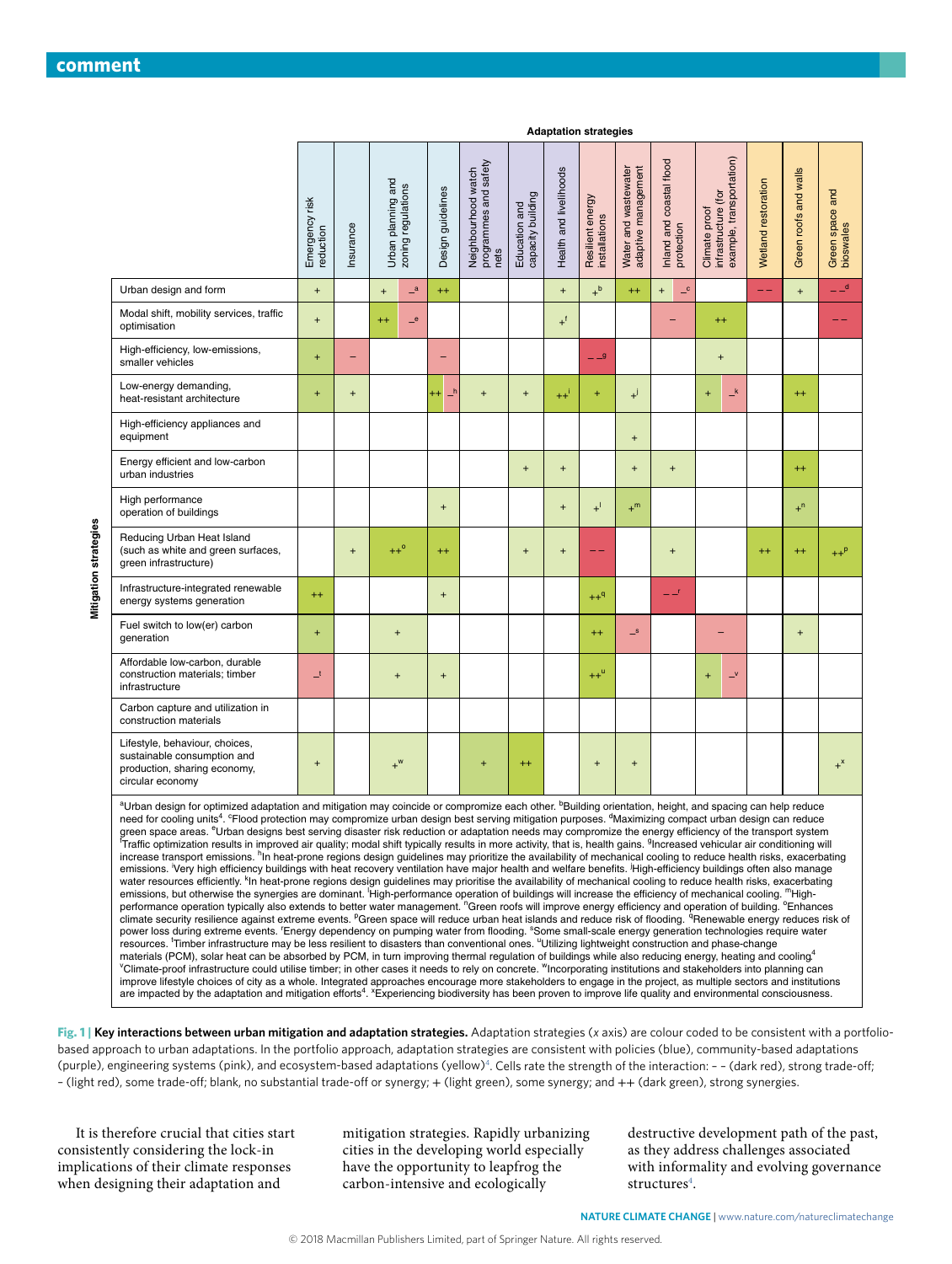| Key urban mitigation strategy                                                                      | Infrastructural lock-in                                                                         |                                                                       | <b>Institutional lock-in</b>                                             | <b>Behavioural lock-in</b>                                                |                                                                          |  |
|----------------------------------------------------------------------------------------------------|-------------------------------------------------------------------------------------------------|-----------------------------------------------------------------------|--------------------------------------------------------------------------|---------------------------------------------------------------------------|--------------------------------------------------------------------------|--|
| Urban design, land-use planning, relocation                                                        | Urban form, structure and density;<br>utility networks                                          |                                                                       | Urban decision-making not<br>able to plan for long-term<br>benefits      | Preference for low to medium<br>density parts of the city                 |                                                                          |  |
| Modal shift, shared mobility, mobility services,<br>traffic optimization                           | Public transport<br>infrastructure is<br>long-lasting                                           | Shared urban<br>mobility<br>schemes have<br>lower investment<br>needs | <b>Incumbent industries</b><br>oppose transformational<br>change         | <b>Shared mobility</b><br>requires<br>behavioural<br>change               | Accepted<br>public and<br>non-motorised<br>transport<br>locks culture in |  |
| High efficiency, low-emission, smaller vehicles                                                    | Charging points, autoservices<br>infrastructure may be lacking                                  |                                                                       | Policies in favour of private<br>versus public transportation            | Automobiles as status symbols                                             |                                                                          |  |
| Low-energy demanding, resilient, cool architecture                                                 | High-performance buildings can have<br>90% lower emissions versus<br>conventional ones          |                                                                       | Financing challenges to many<br>'small' investments with long<br>payback | Resistance to ventilation systems,<br>opening windows                     |                                                                          |  |
| High-efficiency equipment and building operation                                                   | (Relatively short lifetimes)                                                                    |                                                                       |                                                                          |                                                                           |                                                                          |  |
| Reducing UHI (including white and<br>green surfaces, and so on)                                    | Lack of space for urban greening.<br>Availability of construction materials with<br>high albedo |                                                                       | Poor and outdated building<br>codes and regulations                      | <b>Cultures favouring certain</b><br>construction aesthetics              |                                                                          |  |
| Infrastructure-integrated renewable energy<br>systems generation                                   | Existing infrastructure may limit<br>opportunities                                              |                                                                       | Unfavourable financial<br>incentives and tax regimes;<br>incumbents      | Lack of ability to judge potential<br>financial and other gains           |                                                                          |  |
| Fuel switch to low(er) carbon generation                                                           | Infrastructure is often not<br>available                                                        |                                                                       | Financial policies, incumbents;<br>stranded assets                       | High, or perceived higher cost of<br>lower carbon technologies            |                                                                          |  |
| Affordable low-carbon, durable construction<br>materials; timber infrastructure                    | Alternative utilization of<br>biomass resources                                                 |                                                                       | Market inertia; stranded<br>assets and incumbents                        | Lack of awareness; culture of<br>taste                                    |                                                                          |  |
| Carbon capture and utilization in<br>construction materials                                        | Inertia from existing industries                                                                |                                                                       | Lack of adequate carbon<br>pricing                                       | Fear of losing jobs from<br>innovations; concern about<br>potential risks |                                                                          |  |
| Lifestyle, behaviour, sustainable consumption and<br>production, sharing economy, circular economy | Lack of choice of alternative<br>infrastructure                                                 |                                                                       | Competition between states<br>and cities for regional prosperity         | Resistance to change, long inertia<br>in cultures, norms and values       |                                                                          |  |

<span id="page-2-0"></span>**Fig. 2 | Infrastructural, institutional and behavioural lock-in mechanisms for key mitigation strategies.** Red, negative lock-in; green, positive lock-in; and orange, can be both positive or negative lock-in. Shades represent the strength of the lock-in.

#### **Urban lock-in**

While there is abundant literature that conceptualizes the problem of negative lock-in, identifying the diverse concrete lock-in risks in urban areas, and actions that can create a positive lock-in, is a major knowledge gap<sup>1</sup>. For instance, there was not one single submission to the largest cities and climate change conference to date, the IPCC 2018 Cities and Climate Change Science Conference, that mentioned either lock-in or path dependence. Building on the key mitigation and adaptation strategies identified in the previous section and using the characterization of lock-in types in ref. [1](#page-3-0) , Figs. [2](#page-2-0) and [3](#page-3-7) propose a framework for how the concrete lock-in risks and opportunities can be identified in specific urban areas, for mitigation and adaptation, respectively. The entries in the tables suggest examples of relevant lock-in risks and opportunities, but they need to be augmented by strategies for specific cities. They highlight that the same phenomenon can sometimes be turned from negative into positive lock-in.

#### **Trade-ofs and synergies**

Choices about adaptation and mitigation made today in cities will have a long-lasting impact for decades and centuries to come. To assume that one could design cities far in advance, or that cities would develop as designed, would be to misunderstand the nature of cities. Yet, avoiding negative lock-ins and catalysing positive ones will require strategically planned action that is embedded alongside other urban development processes, and sustained through continuous review and evaluation of lock-in risks and opportunities.

Limited understanding of lock-in risks and opportunities represents a considerable gap in our knowledge, yet it has disproportionately significant practical implications for tackling climate change, exacerbated by rapid urbanization in many regions and the urgency of climate action to meet the Paris Agreement. Interdisciplinary research is urgently needed to better understand the nature and extent of lock-in characteristics, assess their implications for mitigation and adaptation actions, and

develop new tools and business models that will enable implementation.  $\Box$ 

#### Diana Ürge-Vorsatz<sup>1\*</sup>, Cynthia Rosenzweig<sup>2</sup>, Richard J. Dawson<sup>3</sup>, Roberto Sanchez Rodriguez<sup>4</sup>, Xuemei Bai<sup>5</sup>, Aliyu Salisu Barau<sup>6</sup>, Karen C. Seto<sup>7</sup> and Shobhakar Dhakal8

*1 Department of Environmental Sciences and Policy, Central European University, Budapest, Hungary. 2 NASA Goddard Institute for Space Studies, New York, NY, USA. 3 School of Engineering, Newcastle University, Newcastle-upon-Tyne, United Kingdom. 4 Department of Urban and Environmental Studies, El Colegio de la Frontera Norte, Tijuana, Mexico. 5 Fenner School of Environment and Society, Australian National University, Canberra, ACT, Australia. 6 Department of Urban and Regional Planning, Bayero University Kano, Kano, Nigeria. 7 Yale University, School of Forestry and Environmental Studies, New Haven, CT, USA. 8 School of Environment, Resources and Development, Asian Institute of Technology, Klong Luang,*  Pathumthani, Thailand. *\*e-mail: [Vorsatzd@ceu.edu](mailto:Vorsatzd@ceu.edu)*